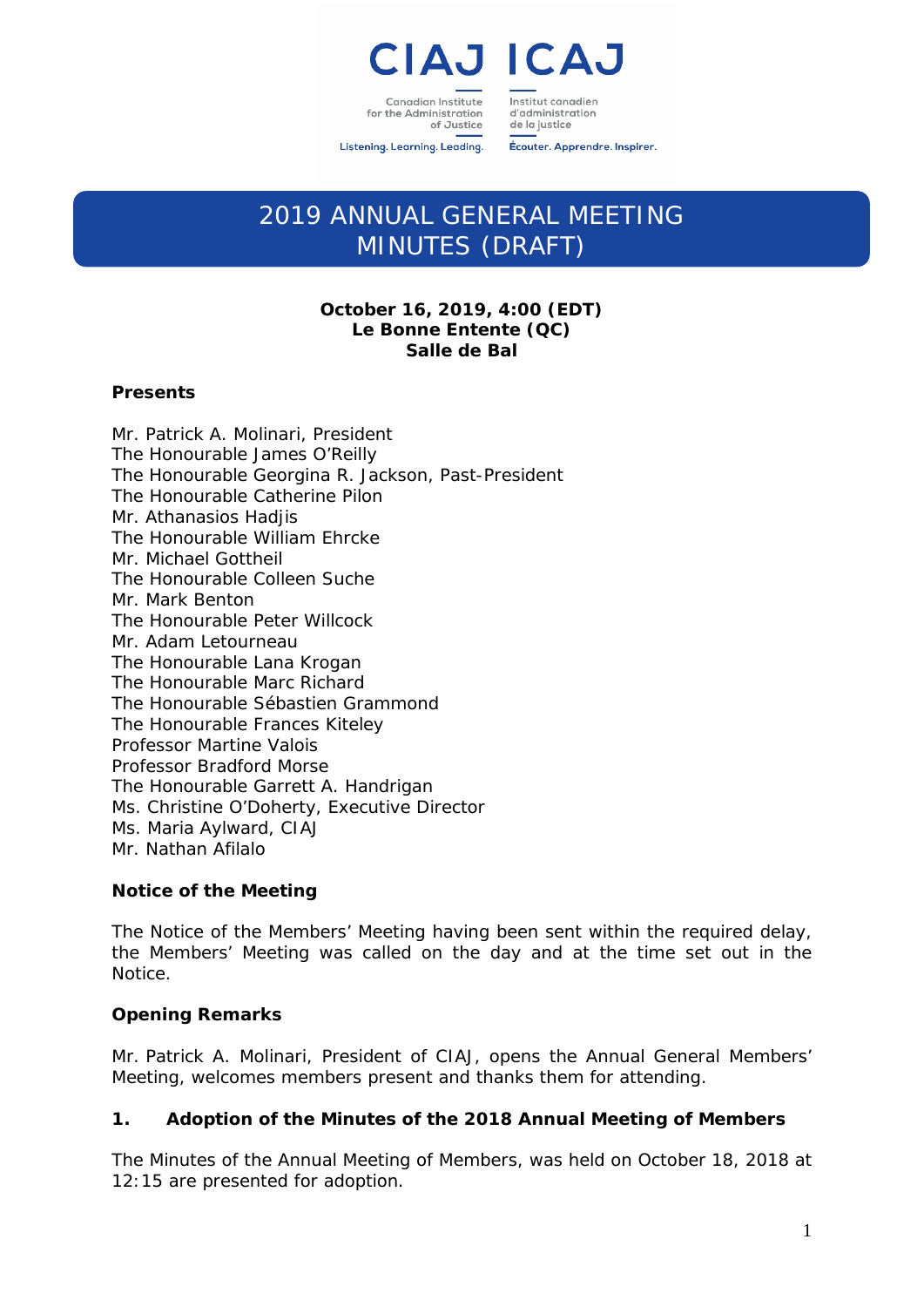UPON A MOTION MADE BY MARK BENTON, SECONDED BY GEORGINA JACKSON, THE MINUTES ARE ADOPTED UNANIMOUSLY.

## **2. Consideration of the Auditor's Report and Financial Statements for the fiscal year 2018–2019 (statements available on request);**

The Honourable Catherine Pilon, Secretary-Treasurer and Chair of CIAJ's Finance and Audit Committee presents the Financial Statements as of June 30, 2019.

Revenues are at \$1,766 820 and charges totalize \$1,757 035 resulting in a deficit of \$44,330 for the year 2018–2019. As June 30, 2019, CIAJ has accumulated a surplus of \$409,496.

UPON A MOTION MADE BY MICHEAL GOTTHEIL, SECONDED BY CATHERINE PILON, THE FINANCIAL STATEMENTS ARE ADOPTED UNANIMOUSLY.

## **3. Appointment of the Public Accountants for the fiscal year 2019– 2020;**

Patrick A. Molinari recommends that we appoint the firm Massie Turcotte Inc. as the auditors for fiscal year 2019–2020.

UPON A MOTION MADE BY MICHEAL GOTTHEIL, SECONDED BY CATHERINE PILON, MASSIE TURCOTTE INC. ARE UNANIMOUSLY APPOINTED AS AUDITORS FOR FISCAL YEAR 2019–2020.

## **4. Annual Report of the President**

The Annual Report is available on CIAJ's website. The President, Mr. Patrick A. Molinari expresses warm thanks to Board members, the Executive Committee, the staff and members at large.

## **5. Election of members of the Board of Directors for 2019–2020 term.**

For 2019-2020, the election of 24 Directors and potentially 26, is proposed. The following Directors were either elected or reelected last year for a term of two years.

> Master Linda S. Abrams Mr. Mark Benton Mr. Stephen Bindman Ms. Brenda Butterworth-Carr The Hon. Thomas J. Crabtree The Hon. Julie Dutil Mr. Athanasios Hadjis The Honourable Lana Krogan The Hon. Lois R. Hoegg Mr. Adam Letourneau Mr. Patrick Molinari – Past-President The Hon. Benoît Moore The Hon. Yves-Marie Morissette Dean Bradford Morse